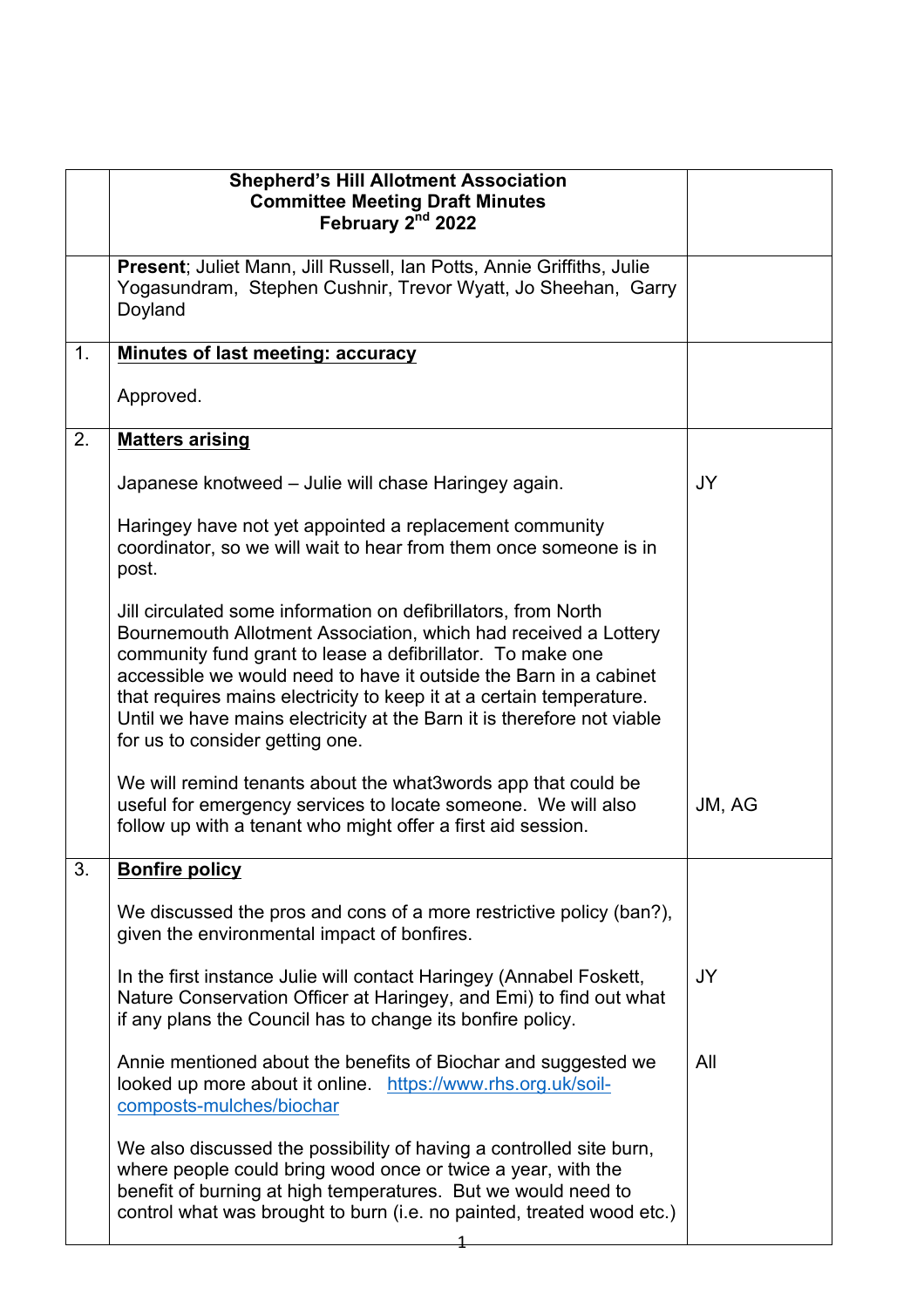|                | It was also commented that incinerators are a more efficient way to<br>burn, reaching higher temperatures and producing less smoke.                                                                                                               |              |
|----------------|---------------------------------------------------------------------------------------------------------------------------------------------------------------------------------------------------------------------------------------------------|--------------|
| 4.             | <b>Site inspections</b>                                                                                                                                                                                                                           |              |
|                | We hope they will recommence in April.                                                                                                                                                                                                            |              |
| 5.             | <b>Trading Shed</b>                                                                                                                                                                                                                               |              |
|                | Potatoes are arriving on 8 <sup>th</sup> February, and most have already been<br>ordered.                                                                                                                                                         |              |
|                | Annie will bag everything up before potato Sunday on 27 <sup>th</sup> Feb and<br>we'll give people time slots for collecting.                                                                                                                     | AG           |
| 6.             | <b>Maintenance</b>                                                                                                                                                                                                                                |              |
|                | There's a plan to build a wood store for the Barn.                                                                                                                                                                                                |              |
|                | There's still a significant problem with water leaking around plots<br>90, 101, 107 (?) and onto the path and Wood Vale track, but it's still<br>unclear as to what's causing it.                                                                 |              |
|                | Garry and Ian will experiment by buying a few lengths of plastic<br>piping to see if this helps. Will then report back and if successful will<br>lay more.                                                                                        | <b>GD/IP</b> |
|                | Ian will also try to see if Thames Water can help/advise.                                                                                                                                                                                         | IP           |
|                | Jo stressed that we urgently need to agree a maintenance plan,<br>prioritising work and expenditure, as we have funds that we need to<br>allocate. Garry and lan to bring to next meeting.                                                        | <b>GD/IP</b> |
|                | We will re-start regular maintenance working parties. Garry and lan<br>to suggest dates.                                                                                                                                                          | <b>GD/IP</b> |
|                | <b>Trees</b><br>lan reported that the tree surgeon has completed the first phase of<br>the schedule of works we agreed. Ian to get an estimate from<br>Richard for the next phase of work (including the pruning work<br>needed on the bee plot). | IP           |
|                | lan had checked with the tree surgeon and CREOS and they are<br>OK with us going ahead with pruning the branches of the huge oak<br>tree by plot 16. Ian will ask Richard to include this in his estimate.                                        | IP           |
| 7 <sub>1</sub> | <b>Communication</b>                                                                                                                                                                                                                              |              |
|                | <b>Barn events</b>                                                                                                                                                                                                                                | JR.          |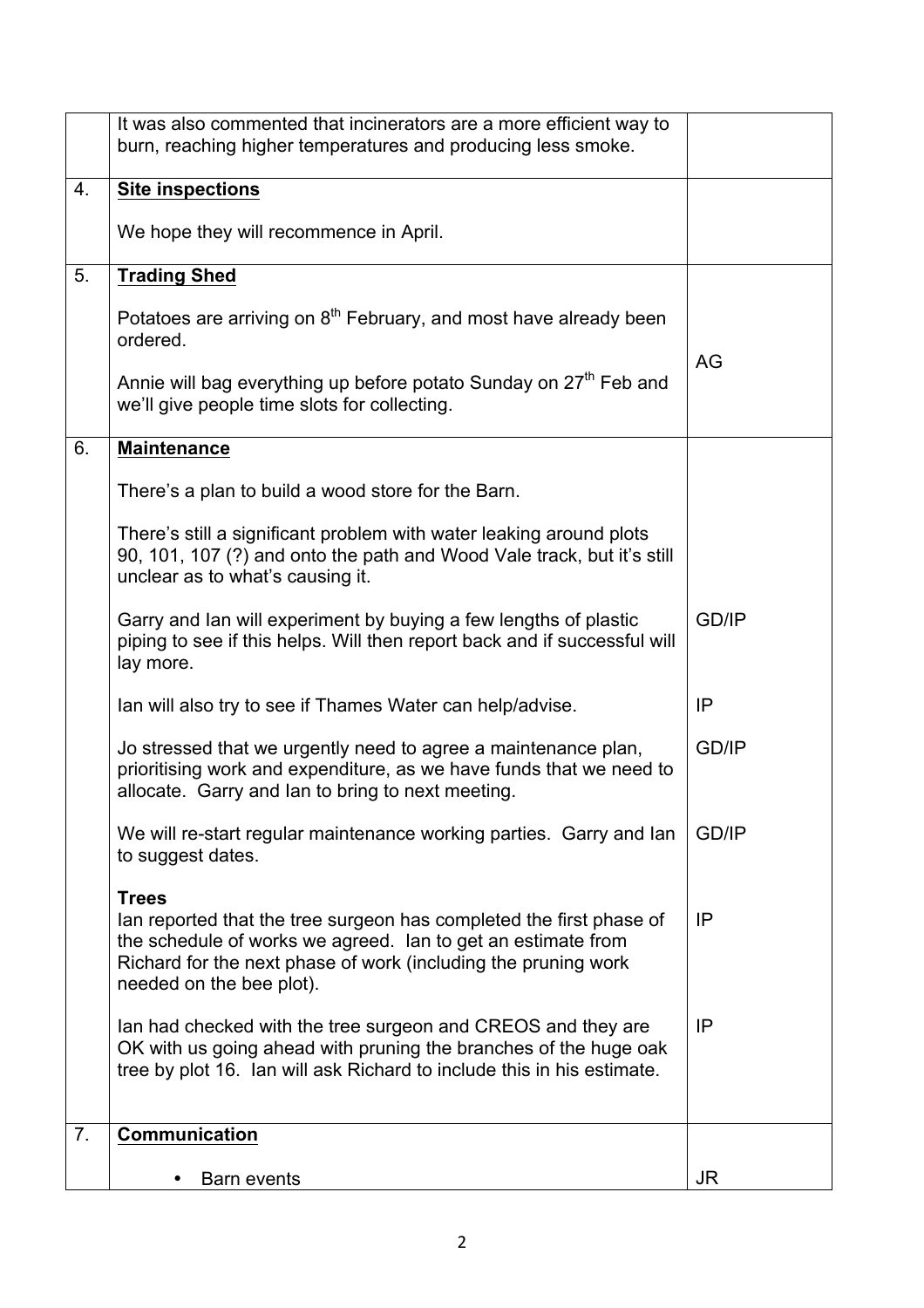|     | Potato day<br>$\bullet$                                                                                                                                                                                                                                                                     |             |
|-----|---------------------------------------------------------------------------------------------------------------------------------------------------------------------------------------------------------------------------------------------------------------------------------------------|-------------|
|     | Trading shed updates<br>Willow workshops                                                                                                                                                                                                                                                    |             |
|     |                                                                                                                                                                                                                                                                                             |             |
| 8.  | <b>Probationers and lettings</b>                                                                                                                                                                                                                                                            |             |
|     | There are 5/6 new probationers, some of whom have taken on very<br>difficult plots but are doing a great job. We have two more plots<br>available to let.                                                                                                                                   |             |
|     | The waiting list now stands at around 125, still very high but lower<br>than for some time, as a number who have recently been contacted<br>when nearing the top of the list have either not been contactable, or<br>have got a plot elsewhere or moved out of London.                      |             |
|     | As agreed, we opened the waiting list briefly at the beginning of<br>January and the available places (10) were all filled within the hour!                                                                                                                                                 |             |
| 9.  | <b>Future plans</b>                                                                                                                                                                                                                                                                         |             |
|     | At the last Sunday lunch we ran out of soup, so next time we'll plan<br>to have 3 rather than 2 burners (lan to bring his), and 3 soups (Jill,<br>Annie and Jane). Bread: Ian, Charlie and Julie. Cake from Juliet's<br>neighbour.                                                          | IP/AG/JR/JM |
|     | Ian will turn on the water for the day on the $27th$ Feb.                                                                                                                                                                                                                                   | IP          |
|     | Jill reported that the willow workshops are now full. We have asked<br>for £20 deposit with the balance paid on the day. Accommodating<br>people's preference for which day, and checking/chasing deposits<br>all takes time – we need to bear this in mind when planning future<br>events. |             |
|     | We will tell participants to bring their own lunch and tea/coffee so<br>that no one has to organise that. On the Sat and Sunday people<br>can get drinks and snacks from Highgate tennis club if they wish.                                                                                 | <b>JR</b>   |
|     | Jill can open and close the Barn on Friday 4 <sup>th</sup> March<br>Juliet will do Saturday 5 <sup>th</sup> March<br>Garry will do Sunday 6 <sup>th</sup> .                                                                                                                                 | JR, JM, GD  |
|     | The workshop tutor (Linda) has asked if she can park her van on<br>site for the duration of the 3 days, to avoid ULEZ charges. We need<br>to make clear this is at her own risk.                                                                                                            |             |
|     | Julie reported that she's got some non-committee members<br>interested in helping with café at the barn, which may mean we can<br>open more than once a month.                                                                                                                              |             |
| 10. | <b>Finance</b>                                                                                                                                                                                                                                                                              |             |